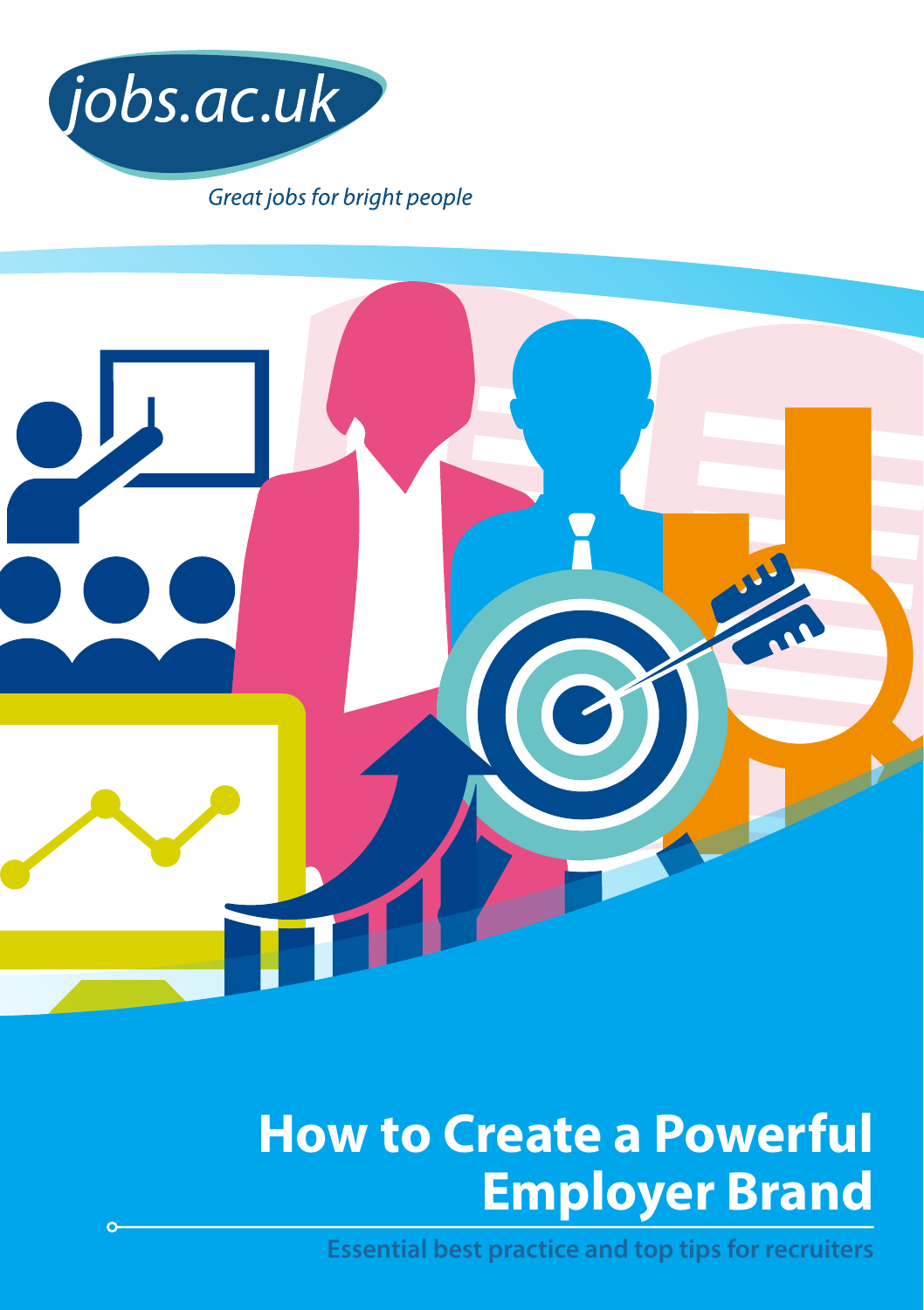## **1 Introduction 2 What is an employer brand?**

As one of the industry's longestestablished jobs boards, jobs.ac.uk has helped thousands of employers worldwide to recruit the brightest talent for over 16 years.

We believe that by advertising your jobs online, you can access the widest and most targeted pool of talented jobseekers – at less cost!

But do your job postings really reflect and sell your organisation? Do they form part of a wider employer brand? And how can you make sure your employer brand connects with and promotes the right messages to the right people?

To help you create, develop and maximise the impact of your employer brand, we've put together some handy tips and techniques for you.

### **Our ebook covers:**

- What is an employer brand?
- [Why is an employer brand](#page-2-0)  [important for recruitment?](#page-2-0)
- Why should you invest in your [employer brand?](#page-2-0)
- [Key challenges](#page-3-0)
- [5 key steps to building a powerful](#page-3-0)  [employer brand](#page-3-0)
- [Top tips for communicating your](#page-5-0)  [employer brand](#page-5-0)
- [Measuring the effectiveness](#page-7-0)  [of your employer brand](#page-7-0)

An employer brand is an organisation's personality and proposition. Put simply, it's how you're seen as an employer and a great place to work by current and potential employees.

Your employer brand is your voice, your values, your ethos and offer. It's the messages you give out across every media channel at every touch point in the employee lifecycle. And every organisation has an employer brand - whether they like it or not.

What do we mean? Just think about the organisations you admire as an employer. Think about how they sell themselves and their roles. And then think about the 'look' and 'tone of voice' they've developed.

Much has been written about employer brands and the Employee Value Proposition (also know as EVP). And different organisations have different ways of creating and implementing employer brands. But it isn't a mystical art. It needn't cost a fortune. And many people follow a similar process that you can use to promote your organisation and become an employer of choice.



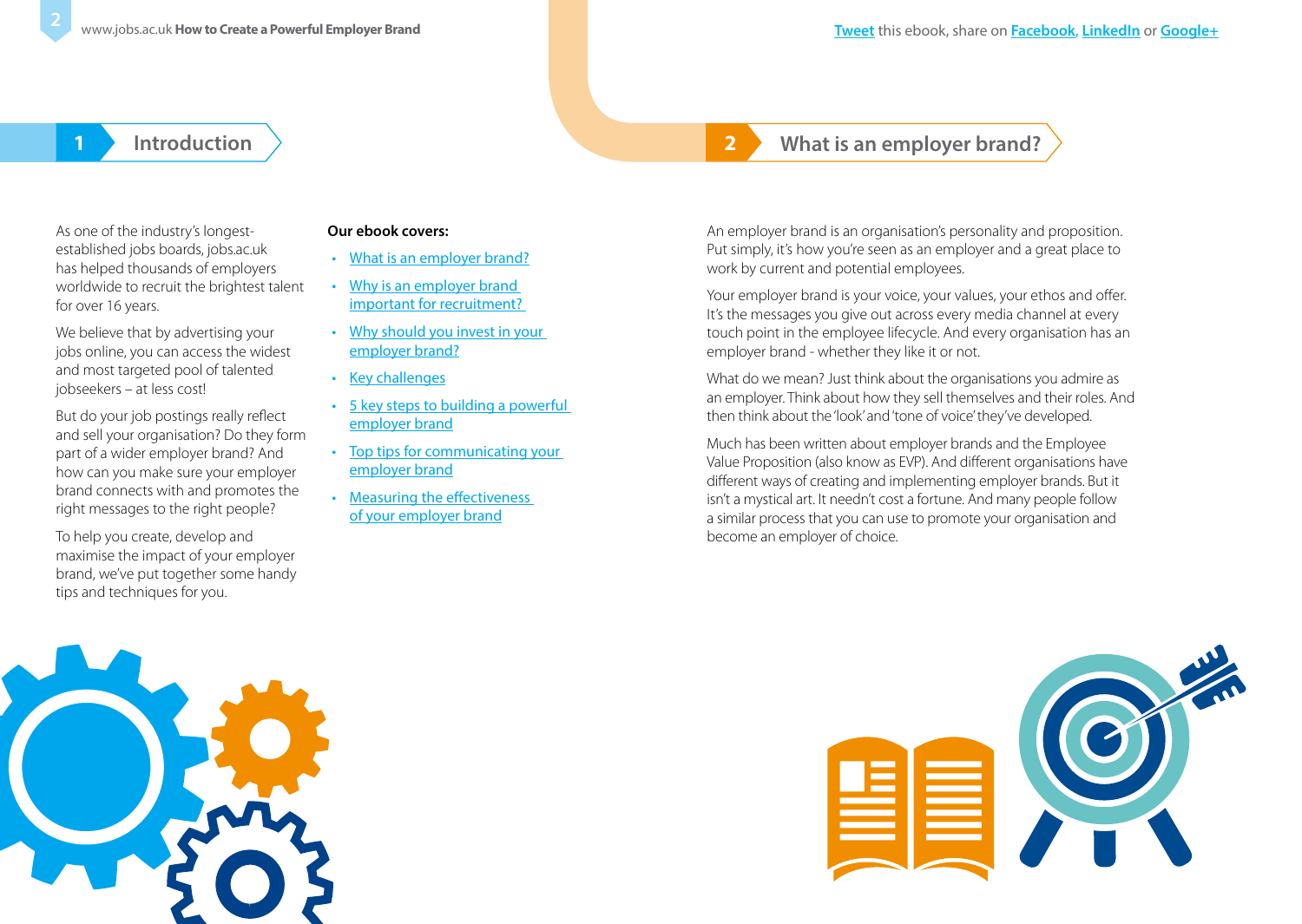## <span id="page-2-0"></span>**3 Why is an employer brand important for recruitment?**

The most important and valuable asset of any organisation – is its people. So, every organisation wants to attract the best talent and be seen as an employer of choice.

Now this doesn't happen overnight. But by starting to take control of your employer brand and by putting out the right messages, you can set yourself apart from your competitors and attract talent with exactly the right skills, attitudes and behaviours you're looking for.

If things are disjointed at the moment with different people doing different things, it can cause confusion with your audience, lead to missed opportunities and tie up resources. Not only can a strong employer brand provide a consistent and powerful identity – it can help your people to work smarter and save you valuable time and money.

Templates, tools and resources with approved imagery and copy styles can be shared. So, your teams don't have to reinvent the wheel every time they communicate internally or externally. Instead they can focus their energies on quickly creating engaging messages that sell your individual roles and connect with your audience in the best way possible.



#### **4 Why should you invest in your employer brand?**

#### **Attract future talent**

Improving the way you're seen externally will help you to improve the quality and quantity of candidates for your many different roles. People may not be impelled to join overnight, but they will start to change the way they see you and may well join your team when the time is right.

#### **b Cost savings**

You'll need to invest time and money to do your research and transform your identity, website, materials and recruitment advertising campaigns.

However, creating a strong employer brand can save you time and money in the long term and improve your ROI, as you speed up processes, reduce time to hire, increase internal recommendations and build up your talent bank. And if you attract or retain a key individual who makes a major breakthrough or a massive impact on the future of your organisation – your new employer brand could be priceless.

#### **c Improve employee retention**

A revitalised employer brand can make a big impact on your existing people too. It can help to improve motivation, productivity and retention, as well as galvanise everyone to work towards shared organisational goals.

#### **d Standing out**

In many different sectors, there's still a talent war for highly skilled roles such as Professors or other senior academic staff. Making sure you stand out in a highly competitive market and connect with your audience with the right message can make all the difference.

2222.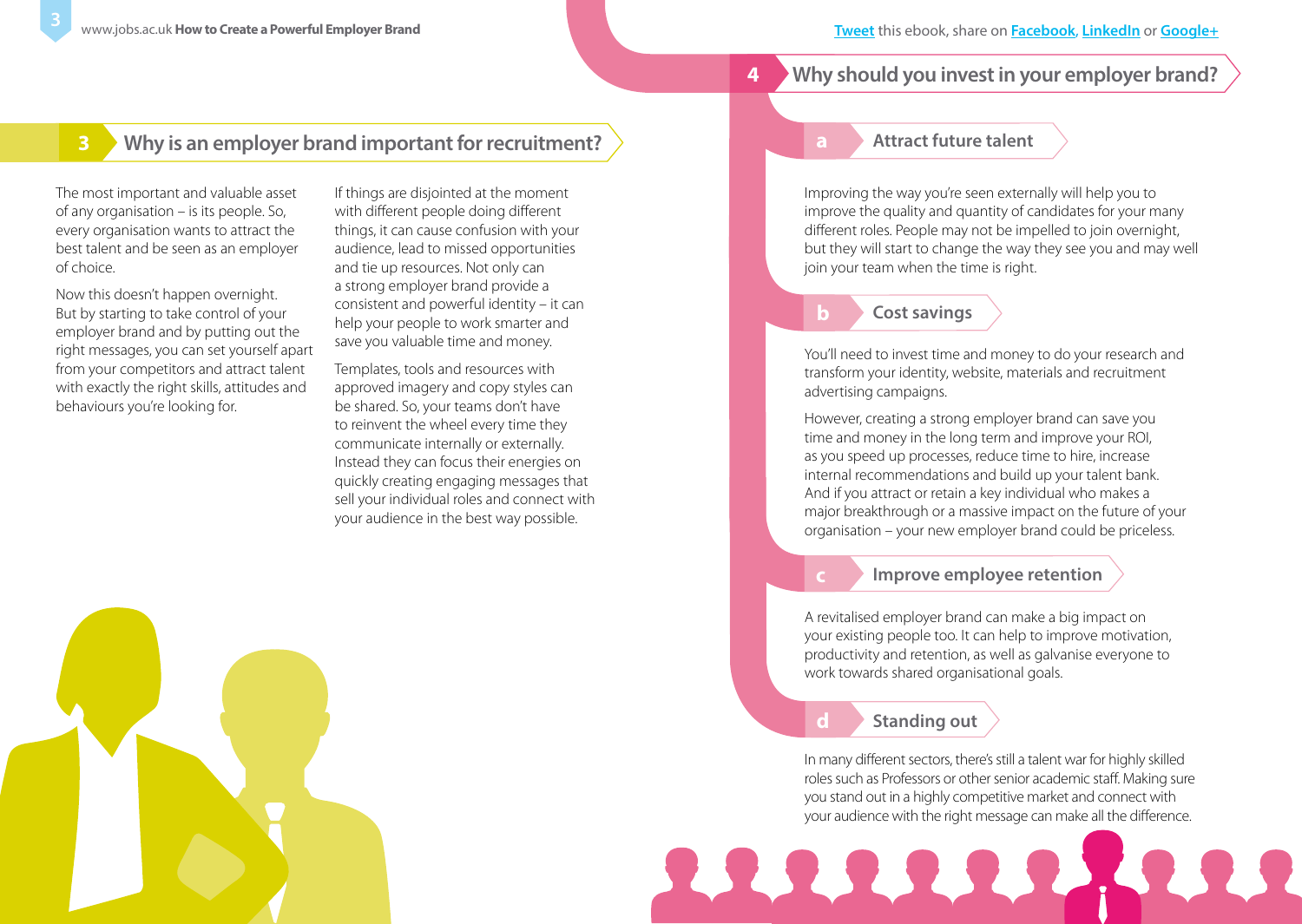## <span id="page-3-0"></span>**5 Key challenges**

Transforming your employer brand across all areas of your organisation won't be a walk in the park. But it will be very worthwhile. Here, are just some of the challenges you'll face and some of the things you need to consider before you start your journey:

#### **Communication is key**

You should get the buy in of people at every level, across all areas of your organisation, so high level management and those on the frontline will get behind you and know what you're doing and why.

#### **Synergy**

You'll confuse your audience if you're out of sync with your 'consumer brand'. So make sure your marketing and HR teams link up and work closely together on the messaging and look and feel.

#### **c Authenticity**

You can't pretend to be something you're not. If the candidate journey or employee experience you offer doesn't live up to your promise – you may well lose talent to your competitors.

## **d Staying in control**

In today's world everyone has a voice. Social media will provide your organisation with many. So, you'll need to create a team to champion and act as ambassadors of your employer brand. They will provide advice, ensure consistency, listen to the chatter, challenge where needed and bring thousands of voices together as one.

#### **e Culture change**

There's much more to an employer brand than a new strapline or typeface. Your people need to live and breathe your culture and personality. And every employee touch point from job postings and initial induction to further training and exit interviews – should reflect your employer brand. So, there's a lot of work to do internally as well.

#### **f Beyond the day-to-day**

It's not easy to create an employer brand in your spare time. So, be prepared to put in a lot of time, effort and resources from the very beginning.



## **6 5 Key steps to building a powerful employer brand**

There are many different agencies, organisations and specialists out there helping to build employer brands. And they all seem to have a unique formula and a different way of doing things. But here are some of the key steps you should go through.

#### **a Buy in**



Talk to senior managers and people across the business, so they know what you're doing, why you're doing it and you can get the time, budget and resources you need to deliver your vision. If possible, create a steering committee of employer brand champions from different parts of your organisation who can provide input, help to drive the project forward and communicate progress to their teams.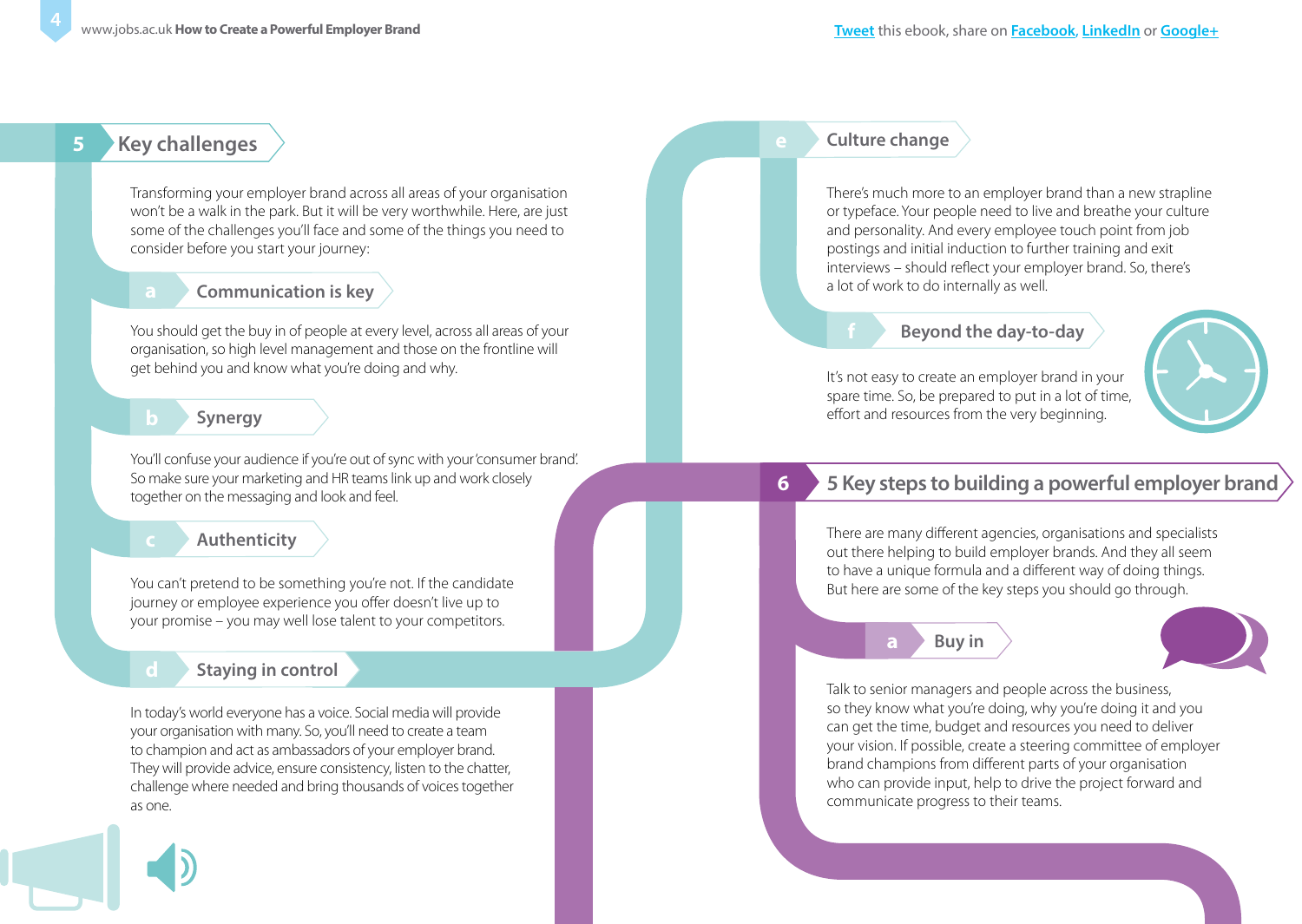#### **b Insight**

How do your people and potential employees see you as an employer? How are your main competitors positioning themselves? And how do you measure up to them? It pays to do your research and gain valuable insight through answering these questions and doing some of the following:

- Assessing your current recruitment materials and candidate and employment experience - identifying how you can improve things for candidates, colleagues and your hiring managers
- Understanding your organisation's current characteristics, behaviours and personality
- Establishing what characteristics, behaviours and personality you want to display in the future
- Aligning your employer brand strategy with your organisation's overall strategy, direction and future needs
- Understanding who you want to attract (particularly for your most important roles) and their expectations
- Carrying out staff surveys asking why they joined, why they still like being part of the team and more
- Conducting external perception surveys
- Analysing your competitors and their employer brand experience
- Involving your marketing team from the outset, so you can achieve synergy and make sure you're aware of any future developments.

#### **c Distilling**



This is all about assimilating the insight and distilling your values, benefits and offer to understand your organisation's personality and create a clearly defined employer proposition. At this stage many organisations create an Employee Value Proposition (EVP). This can be a simple statement or a massive dossier that brings together your most compelling attributes and identifies what makes you different and the messages you need to promote externally.

#### **EVP**

You should start by asking such questions as:

- What do you offer your employees your competitors don't?
- What is unique about you?
- What are your strengths?
- What is your organisation's culture and personality?
- What values do your people live and breathe every day?



#### **Checklist:**

- $\checkmark$  Get different viewpoints to understand the reasons why people like working for you.
- $\vee$  Talk to your new starters to find out why they joined and whether their opinion of you has changed during their journey.
- $\vee$  Ask people to be totally honest, as you need to understand the good and the bad to gain a real insight into the emotional connection people have with your organisation.
- $\vee$  Your EVP is the experience you promise your employees. So, make sure it's authentic and a true reflection.
- $\vee$  If possible sense-check it with people you trust inside and outside of your organisation.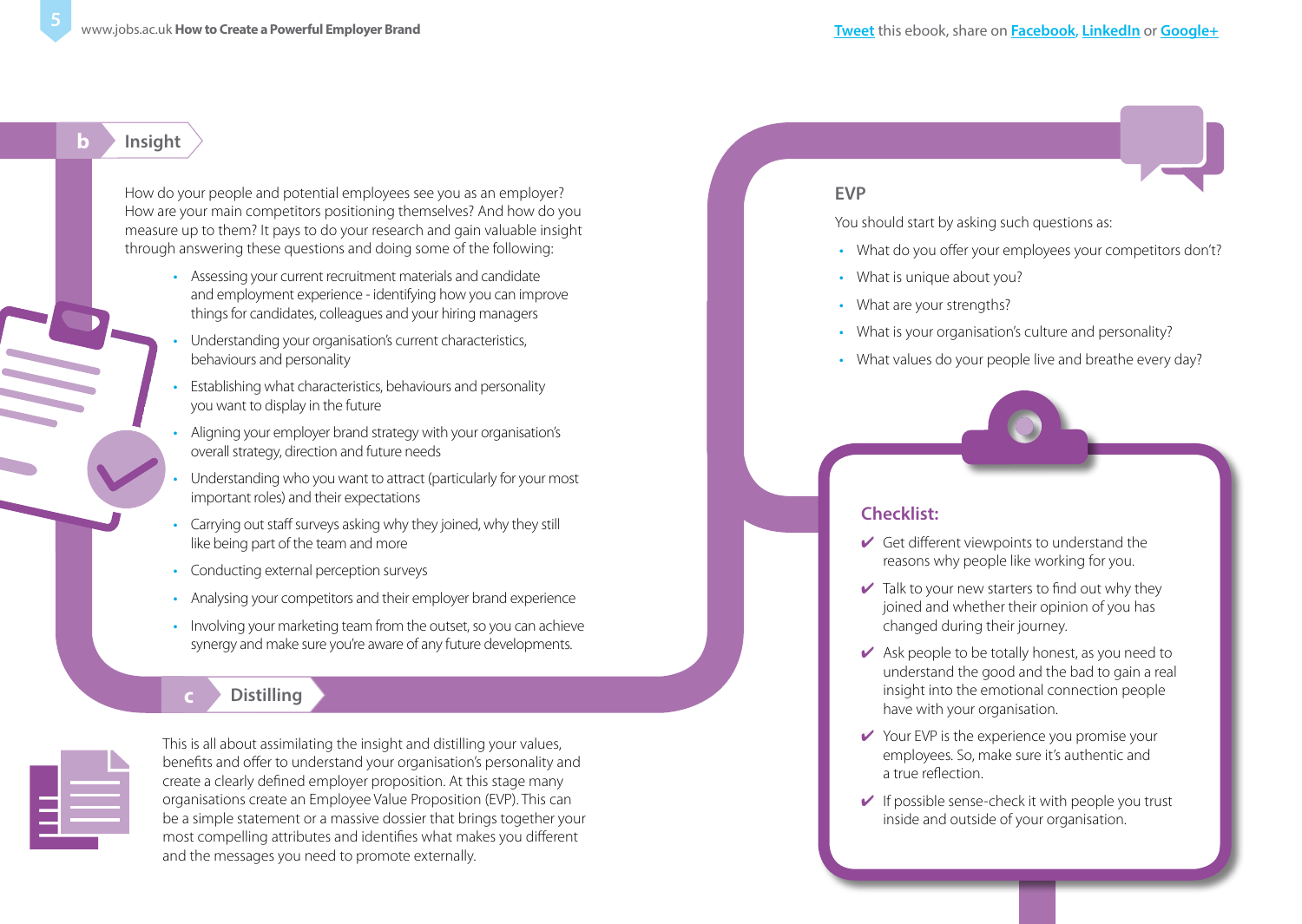#### **Top tips for communicating your employer brand**

#### <span id="page-5-0"></span>**d Implementation**

Often this stage involves putting a brief together for a creative team (either internally or externally) based on the research and your budget and objectives. And they will bring your proposition and employer brand to life with words and imagery across all of the different channels. You can sense check their thinking through your insight and even test groups to make sure the approach connects with your audience, tells them why they should work for you and positions you as an attractive employer of choice.

However, before you launch your brand externally across lots of different channels, you should communicate the changes and deliver communications and workshops internally, so people understand the changes. After all, social media means that every single one of your people is a brand ambassador – whatever their role.

You should also embed cultural change to help your people 'live' your employer brand. And make sure your user-friendly recruitment process delivers your employer brand ethos at every touch point from seeing an advert or job posting to joining the team and beyond.

#### **e Monitoring, measurement & more**

Once you've set the wheels in motion, your employer brand will keep on evolving to meet future needs. Ultimately, your employer brand is everyone's responsibility. But ideally you'll also have a team of people who will champion, manage and develop your employer brand, sharing best practice, keeping things consistent and maximising its effectiveness.

From the outset, you should also set objectives and measures for success – but more about that later.



#### **Brand toolkit**

Create a toolkit or brand guidelines for people to refer to, so everyone understands the different elements and knows how to consistently implement the brand across all of the different channels.

**b Keep it real** 

You should always be authentic and proud of who you are and the organisation you aspire to be. If you try to tell people you're something you're not – you'll soon get found out on social media, which could leave your reputation in tatters. There's a big difference between 'we are' and 'we are aiming to be'.

#### **c Live & breathe it**

Your employer brand needs to be 'genuine' and part of your culture. After all, the attitude of your people and the way they act is a key element of your employer brand. Just in the way employees in stores talk to you shapes the way you think about their organisation as an employer.

#### **d Actions speak louder than words**

There's no point in saying something if you can't back it up. If you say you're friendly and people focused, make sure your recruitment processes are user friendly and your employment experience is human (even if it's heavily automated). You can also speed things up and improve the candidate experience through telephone screening and by letting people self-select through online tests.

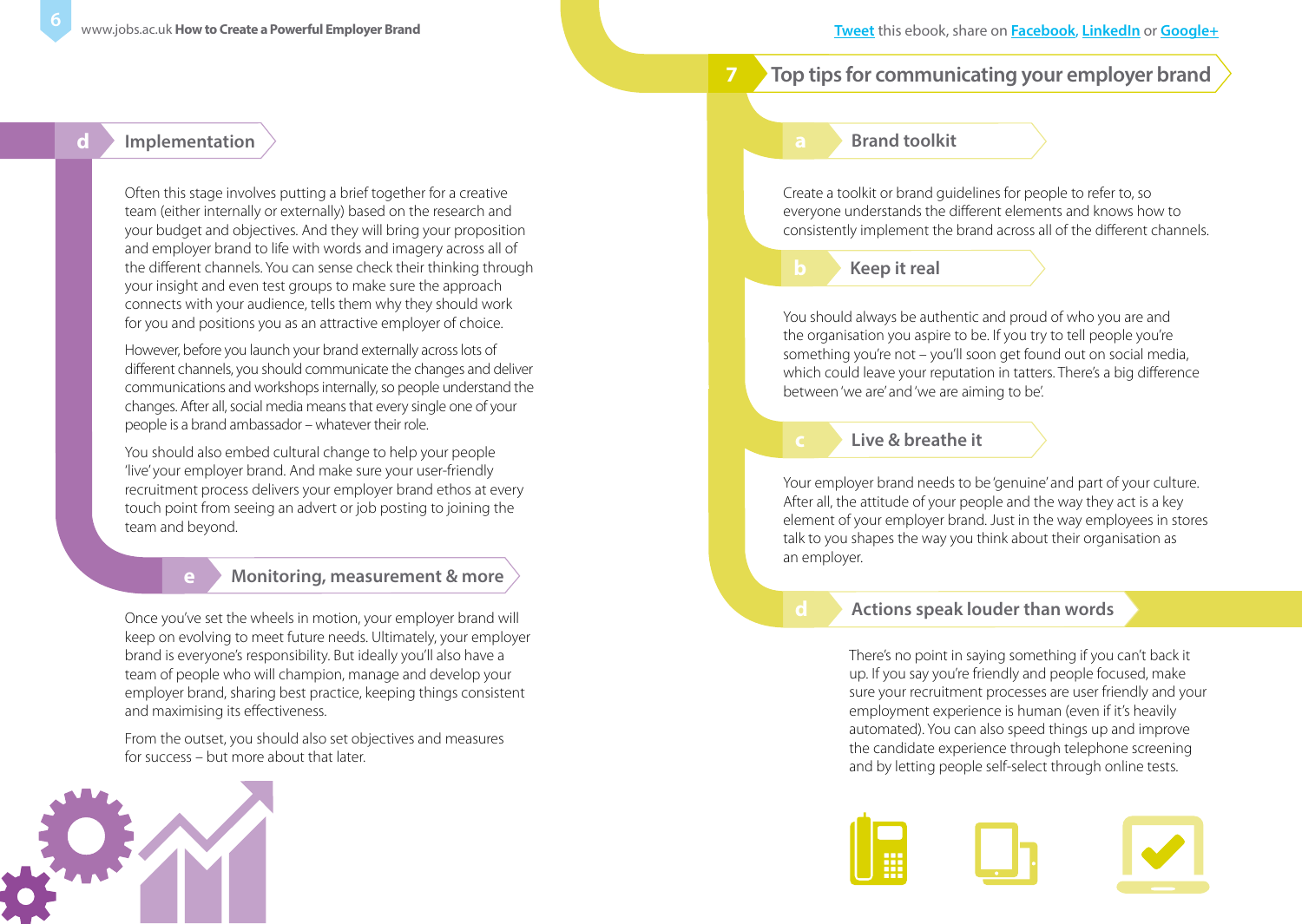#### **e Sell, sell,sell**

Make sure you sell your organisation and your roles. Your communications shouldn't sound like a public announcement. They should promote your values, roles, rewards, aspirations and brand personality in a way that impels people to join your team. You need to think about your identity, reputation and how you position yourself with every communication you make.

#### **f Be a storyteller**

Take every opportunity to tell your stories and the stories of your people. This will make sure your messages are believable and enable your audience to build an emotional connection.

#### **g Bring your employer brand to life**

Particularly on your website with video stories and people profiles, so people understand your personality, rewards, culture and what it's really like to work there. Also remember to keep on refreshing your website with engaging content, so people keep on coming back.

#### **h Bring it to life in your recruitment advertising**

There's no point launching a shiny new employee brand if you're going to keep on doing the same old thing. Make sure the way you write your job postings captures your personality and reflects your brand. And use fresh video and imagery to capture the vibrancy of your workplace, culture and people. Also make a big splash to get your brand noticed, using fully branded job adverts, web buttons and recruitment microsites to start to change people's perceptions.

> Find out how you can promote your employer brand on jobs.ac.uk using enhanced advertising at www.jobs.ac.uk/recruiters

#### **i Be consistent, but don't restrain**

Make sure your employer brand has the flexibility to connect with a diverse range of people and tell them what they want to know. Different roles have different drivers, so you need to be able to segment your messages to attract everyone from cleaners to senior execs.

#### **j Don't forget to listen**

The candidate journey is a two-way process, so you must be prepared to listen, adapt and take feedback on-board.

#### **k Get your people on-board**

Your people are your best ambassadors. After all, word of mouth is still very powerful. So, inspire your people, look after them, get them involved and help them to help you by rewarding them for recommending other talented people.

#### **Top tip**

Employee referral schemes can be a very effective way to motivate your team, reduce cost per hire and help you attract great talent. You can also encourage your people to play their part in raising your profile as an employer of choice by asking them to post positive comments, tell their stories and get involved with the conversation on social media.

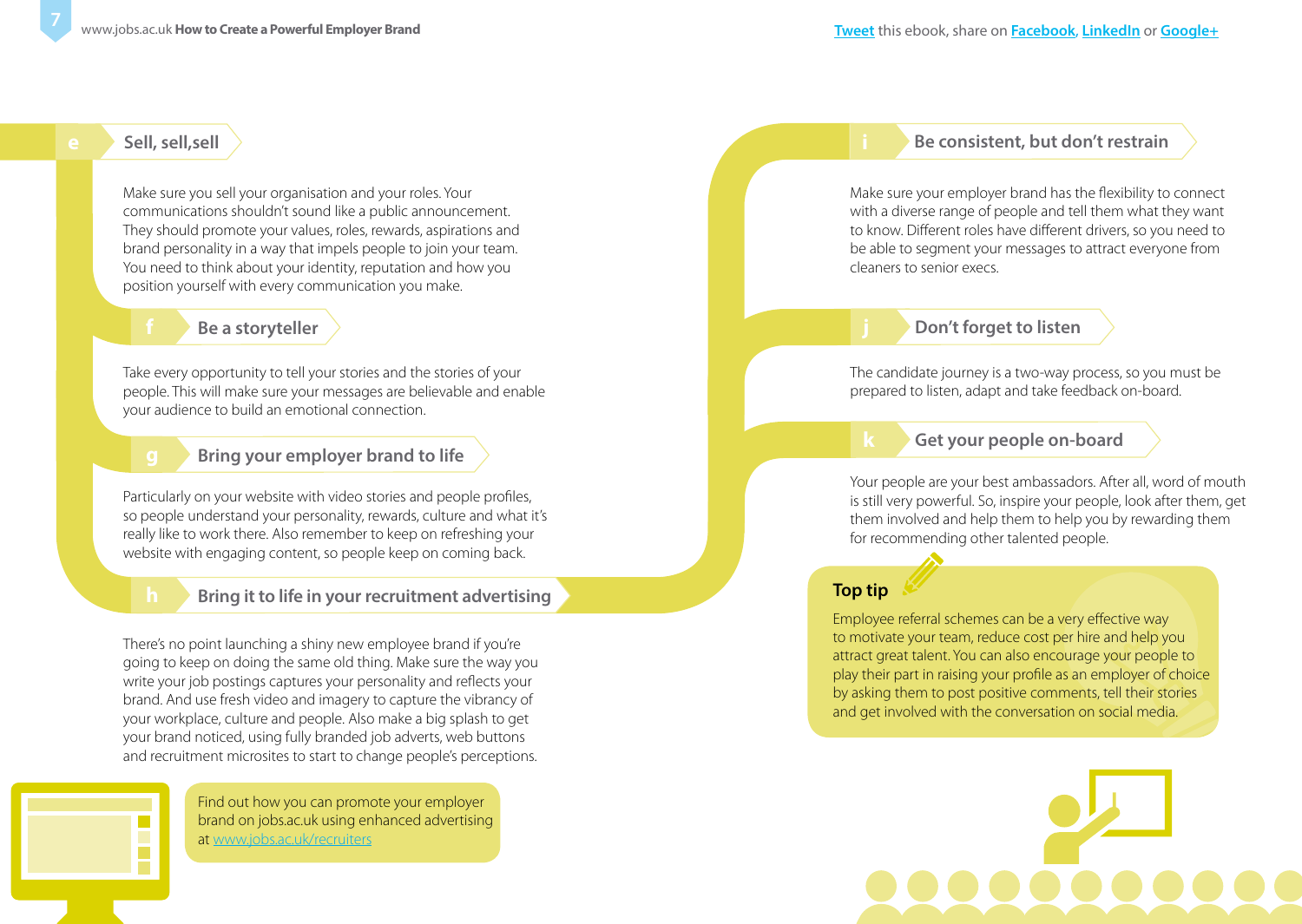### <span id="page-7-0"></span>**8 Measuring the effectiveness of your employer brand**

There are a number of different ways you can monitor and measure the success and ROI of your employer brand through dashboards, KPIs and qualitative and quantitative data. These can include:

- Feedback from new starters, hiring managers and recruitment teams
- The number and calibre of applicants
- Job acceptance rates
- Speed and cost of hire
- Performance ratings
- Amount and quality of internal referrals
- Employee surveys, workshops, retention and engagement
- Rates of absenteeism
- Exit interviews
- Mystery shopper exercises
- External perception surveys of brand attractiveness and association
- Spend on recruitment agencies and temporary staff

Beyond recruitment and individual performance, you can also link your goals to your organisation's commercial and corporate goals and highlight the impact your employer brand makes on profitability and student numbers. At the highest level – this will be the biggest measure of success.

Whatever measures you choose, remember that your employer brand may take time to bed in and make a difference. But ultimately it should deliver results in the long term.

We hope that you've enjoyed our quick quide to employer branding and that it will help you to improve your recruitment and employment activities in the future.

#### **Employer brand checklist**

- $\vee$  Involve your people at every stage
- ✔ Develop an EVP
- $\vee$  Create a guide so people know how to use your employer brand
- $\triangleright$  Bring your employer brand to life with all of your communications
- ✔ Measure the effectiveness